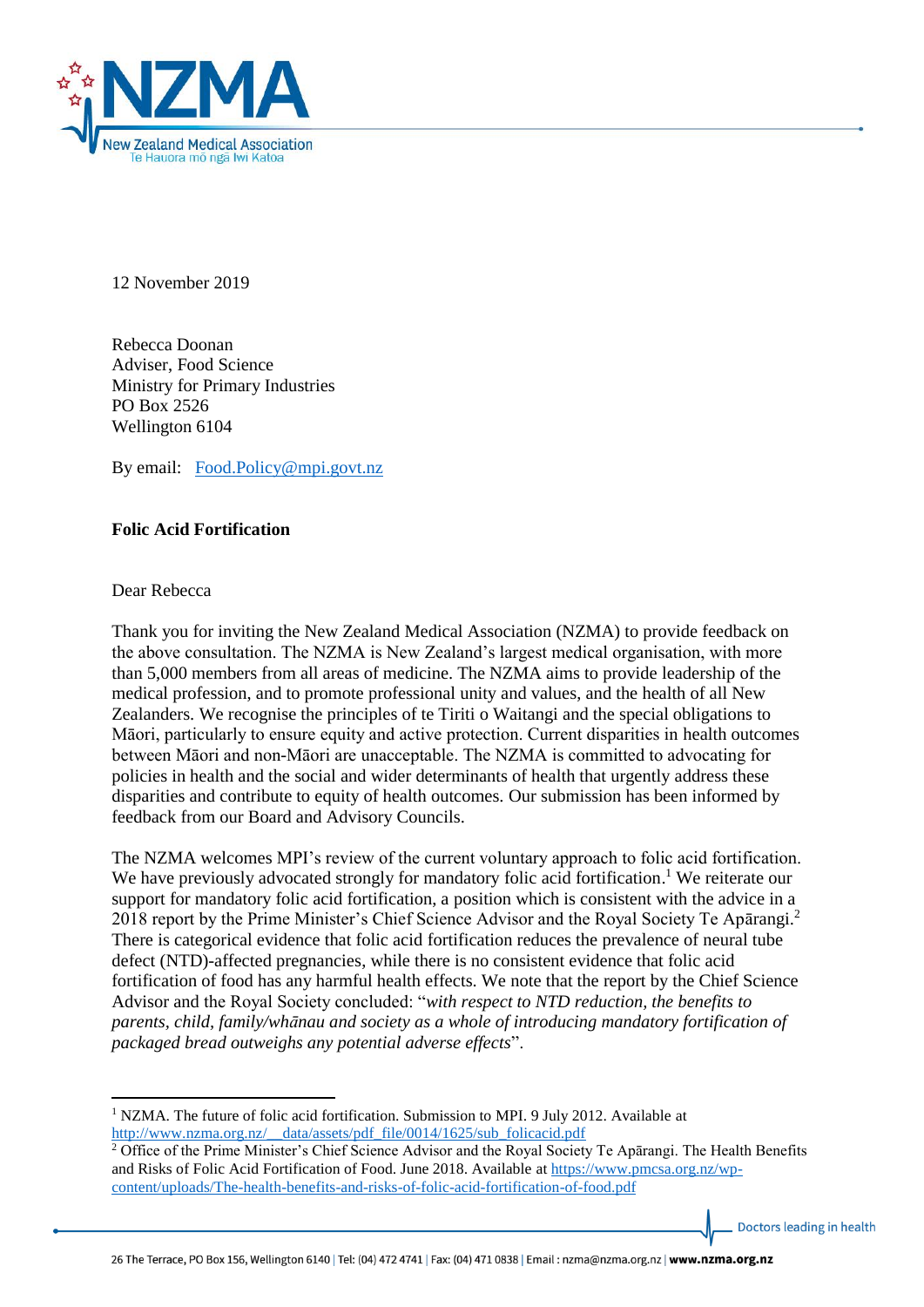The rate of NTD-affected pregnancies in New Zealand (10.6 per 10,000 total births) is higher than comparable countries where mandatory fortification has been introduced, such as Australia (8.7 per 10,000 total births), Canada (8.6 per 10,000 total births) and the US (7 per 10,000 total births). Of particular interest is that in Australia, NTD rates fell by 14% post mandatory fortification in 2009 from 10.2 per 10,000 births to 8.7 per 10,000 births.<sup>3</sup>

We agree that the current voluntary approach to fortification in New Zealand is not increasing folate status adequately for the optimal reduction of NTDs. We note that in 2017, the volume of fortified packaged sliced bread was 38% and the average folic acid level of fortified bread sampled was 166 mcg per 100g of bread, less than the target level of 200 mcg per 100g of bread.<sup>4</sup> Accordingly, we are opposed to options 1 and 2 in the consultation document and believe that New Zealand must implement mandatory folic acid fortification.

Of the three options for mandatory fortification that are proposed, our preference is for option 3b (mandatory fortification of non-organic wheat flour used for making bread). We note that this would require bread-making wheat flour to be fortified at the flour mill as the wheat is milled, and understand that this is the approach that has been taken in Australia. We note that the health impact of this option is estimated at preventing 162 to 240 extra NTDs over 30 years while there would be a net savings of \$32.2 to \$54.6 million over 30 years. While this option would limit the choices to consumers wanting unfortified bread products to non-wheat and organic bread, our view is that this limitation is fully justified given the overwhelming population health benefits associated with reducing NTDs (and all its downstream impacts). These include benefits to children, parents, families / whānau, and wider society, as well as considerable economic benefits.

We are concerned that the cost-benefit analysis  $(CBA)$  by Sapere<sup>5</sup> referred to in the MPI discussion document underestimates the population benefits of fortification by counting just NTD-affected live births and fetal deaths (which by definition is fetal deaths at 20+ weeks gestation). As such, the cost-effectiveness estimates for fortification are too low / conservative. Notably, the CBA excludes induced terminations associated with NTD-affected pregnancies. MPI's supporting document gives a relatively high rate for induced terminations (29 per annum, on average, from 2011-2015, compared with 26 NTD-affected live births and 9 stillbirths per annum during the same period).<sup>6</sup> We contend that induced terminations associated with NTDaffected pregnancies should at least be considered in sensitivity analysis. The CBA also does not consider spontaneous miscarriages that are likely to be due to inadequate dietary folate. A member of our Specialist Advisory Council with expertise in epidemiology has used the Nurses Health Study  $II^7$  to calculate that there are about 800 to 1,100 such spontaneous miscarriages each year in New Zealand.<sup>8</sup> This suggests there are 13 to 18 times as many cases of spontaneous

1

<sup>3</sup> New Zealand Food Safety. Folic acid fortification: technical supporting document. Technical Paper No: 2019/04.October 2019. Available at [https://www.mpi.govt.nz/dmsdocument/37227-folic-acid-fortification](https://www.mpi.govt.nz/dmsdocument/37227-folic-acid-fortification-technical-supporting-document)[technical-supporting-document](https://www.mpi.govt.nz/dmsdocument/37227-folic-acid-fortification-technical-supporting-document)

<sup>4</sup> MPI. Voluntary Folic Acid Fortification. Monitoring and Evaluation Report. Technical Paper No: 2018/02. February 2018. Available a[t https://www.mpi.govt.nz/dmsdocument/27121-voluntary-folic-acid-fortification](https://www.mpi.govt.nz/dmsdocument/27121-voluntary-folic-acid-fortification-monitoring-and-evaluation-report)[monitoring-and-evaluation-report](https://www.mpi.govt.nz/dmsdocument/27121-voluntary-folic-acid-fortification-monitoring-and-evaluation-report) 

 $\frac{5 \text{ Moore D} \& \text{Young M. Folic acid fortification: both society and individuals benefit. Sapere. October 2019.}$ Available at [https://www.mpi.govt.nz/dmsdocument/37230-folic-acid-fortification-both-society-and](https://www.mpi.govt.nz/dmsdocument/37230-folic-acid-fortification-both-society-and-individuals-benefit)[individuals-benefit](https://www.mpi.govt.nz/dmsdocument/37230-folic-acid-fortification-both-society-and-individuals-benefit)

<sup>6</sup> Gibbs M, et al. Folic acid fortification: technical supporting document. NZ Food Safety Technical Paper Np: 2019/04. October 2019. Available a[t https://www.mpi.govt.nz/dmsdocument/37227-folic-acid-fortification](https://www.mpi.govt.nz/dmsdocument/37227-folic-acid-fortification-technical-supporting-document)[technical-supporting-document](https://www.mpi.govt.nz/dmsdocument/37227-folic-acid-fortification-technical-supporting-document)

 $\frac{7}{7}$  Gaskins AJ, et al. Maternal prepregnancy folate intake and risk of spontaneous abortion and stillbirth. Obstet Gynecol. 2014 Jul;124(1):23-31. Available a[t https://www.ncbi.nlm.nih.gov/pmc/articles/PMC4086728/](https://www.ncbi.nlm.nih.gov/pmc/articles/PMC4086728/)

<sup>8</sup> Details of methodology and calculations can be supplied on request